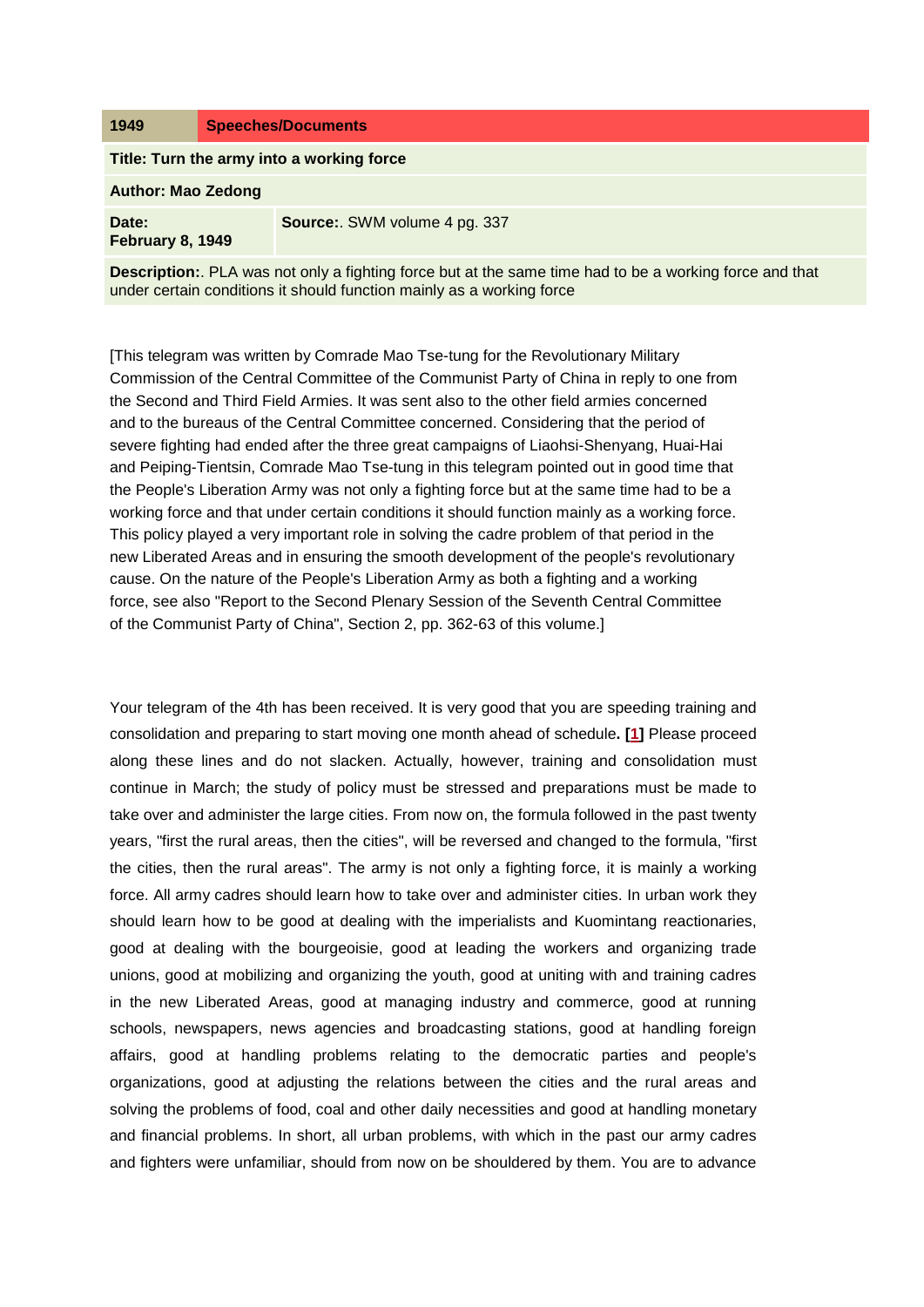and occupy four or five provinces, and in addition to the cities you will have to attend to vast rural areas. Since in the south all the rural areas will be newly liberated, the work will be fundamentally different from that in the old Liberated Areas of the north. In the first year, the policy of reducing rent and interest cannot be applied, and rent and interest will have to be paid in roughly the same way as before. Our rural work will have to proceed under these conditions. Therefore, rural work must also be learned afresh. However, as compared with urban work, rural work is easy to learn. Urban work is more difficult and is the main subject you are studying. If our cadres cannot quickly master the administration of cities, we shall encounter extreme difficulties. Consequently you must settle all other problems in February and use the whole month of March to learn how to work in the cities and in the new Liberated Areas. The Kuomintang has only one million several hundred thousand troops, scattered over a huge territory. Of course, there are still many battles to fight, but there is little possibility of such large-scale fighting as in the Huai-Hai campaign, and it may even be said that there is no such possibility and that the period of severe fighting is over. The army is still a fighting force, and in this respect there must be absolutely no relaxing; to relax would be a mistake. Nevertheless, the time has come for us to set ourselves the task of turning the army into a working force. If we do not now set ourselves this task and resolve to perform it, we shall be making an extremely big mistake. We are preparing to send 53,000 cadres south with the army, but this is a very small number. The occupation of eight or nine provinces and scores of big cities will require a huge number of working cadres, and to solve this problem the army must rely chiefly on itself. The army is a school. Our field armies of 2,100,000 are equivalent to several thousand universities and secondary schools. We have to rely chiefly on the army to supply our working cadres. You must understand this point clearly. Since severe fighting is basically over, replenishment of the army's manpower and equipment should be kept within suitable limits, and too much must not be demanded as regards quantity, quality and completeness, lest this should cause financial crisis. That is another point you should seriously consider. The above policies apply fully to the Fourth Field Army, and Comrades Lin Piao and Lo Jung-huan are likewise asked to pay attention to them. We have talked at length with Comrade Kang Sheng and asked him to hurry to your place by the 12th to confer with you. After conferring, please inform us promptly by telegram of your views and what you propose to do. The Eastern China Bureau and the Eastern China Military Area Headquarters should move at once to Hsuchow to work jointly with the General Front Committee **[\[2\]](http://www.marxists.org/reference/archive/mao/selected-works/volume-4/mswv4_54.htm#bm2#bm2)** and with the Front Committee of the Third Field Army in a concentrated effort to plan the march to the south. Turn all your rear-area work over to the Shantung Sub-Bureau.

## *NOTES*

1. The Second and Third Field Armies had planned to advance the date of crossing the Yangtse River from April to March 1949. The crossing was postponed to late April because of the peace negotiations with the reactionary Kuomintang government.